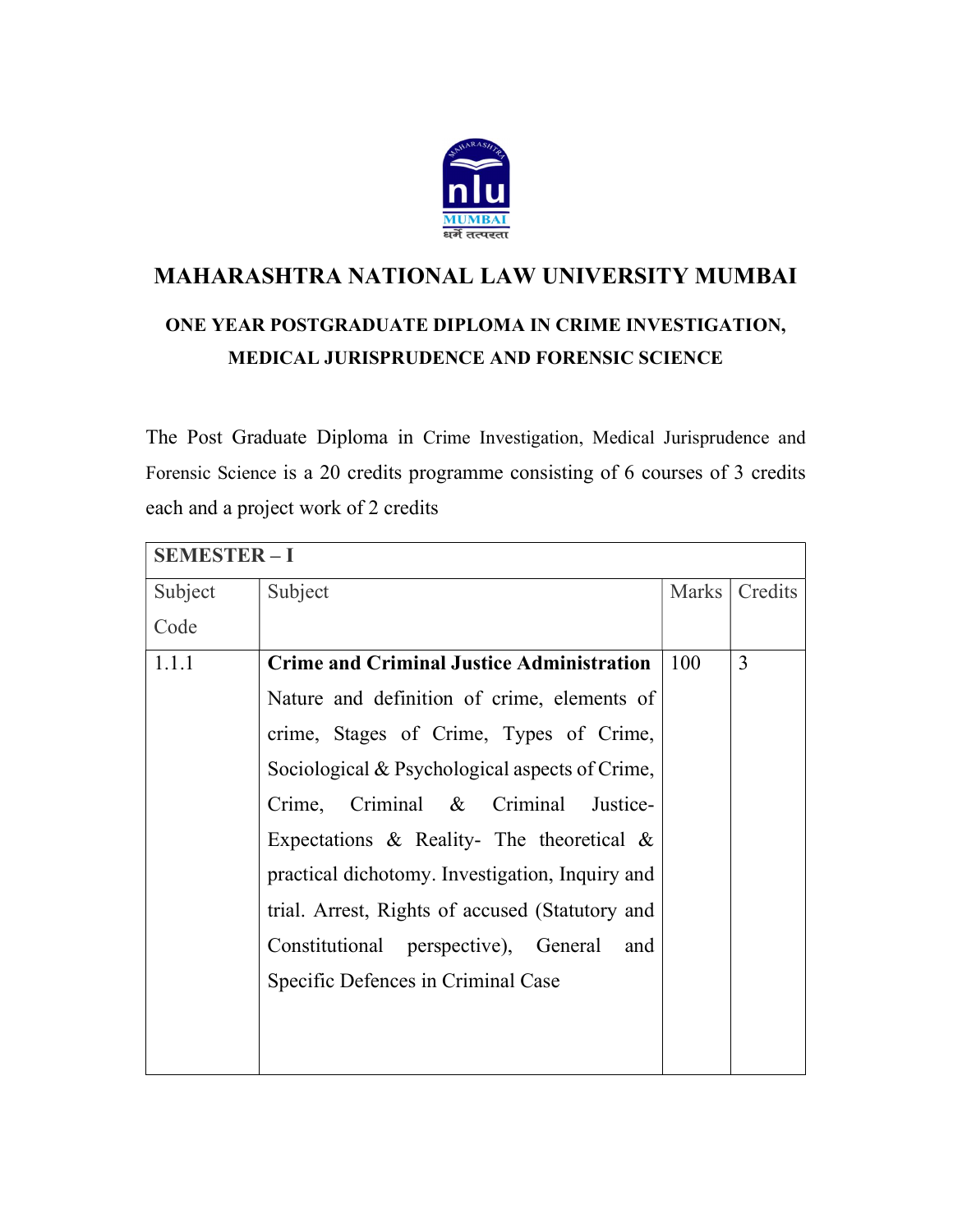| 1.1.2 | <b>Investigation agencies, Processes</b><br>and                                                                      | 100 | 3 |
|-------|----------------------------------------------------------------------------------------------------------------------|-----|---|
|       | techniques:                                                                                                          |     |   |
|       | A practical study of Police System, Prosecution<br>Management, Judicial Administration, Expert                       |     |   |
|       |                                                                                                                      |     |   |
|       | Witnesses and Non-Expert Witnesses, Medico-                                                                          |     |   |
|       | legal doctors, Forensic Scientists.                                                                                  |     |   |
|       | Legal procedure in Criminal Trial- (1) Inquest,                                                                      |     |   |
|       | (2) Summons Case, Warrant Case, Summary                                                                              |     |   |
|       | Trial and Private Complaint, (3) Dying                                                                               |     |   |
|       | Declaration.                                                                                                         |     |   |
|       | Crime Detection Devices (Microscopy Process,                                                                         |     |   |
|       | Chromatography, Narco-Analysis, Polygraph,                                                                           |     |   |
|       | Ballistics, Fingerprints, DNA Fingerprinting,                                                                        |     |   |
|       | Examination of documents)                                                                                            |     |   |
|       |                                                                                                                      |     |   |
| 1.1.3 | <b>Role of Forensic Science Laboratory</b>                                                                           | 100 | 3 |
|       | 1. Biological Evidence Examination                                                                                   |     |   |
|       | Blood Examination, Saliva Examination,<br>Semen Examination, Penile Swabbing,<br>DNA Examinations, Hair Examinations |     |   |
|       |                                                                                                                      |     |   |
|       |                                                                                                                      |     |   |
|       | 2. Non-Biological Evidence Examinations                                                                              |     |   |
|       | Ballistic<br>Examination,<br>Bullet                                                                                  |     |   |
|       | Examination,<br>Jacket<br>Bullet                                                                                     |     |   |
|       | Examinations, Cartridge Examinations,                                                                                |     |   |
|       | Examination,<br>Firearms<br>Firing<br>Pin                                                                            |     |   |
|       | Comparison, Gunshot residue pattern                                                                                  |     |   |
|       | examination, Explosives Examination,                                                                                 |     |   |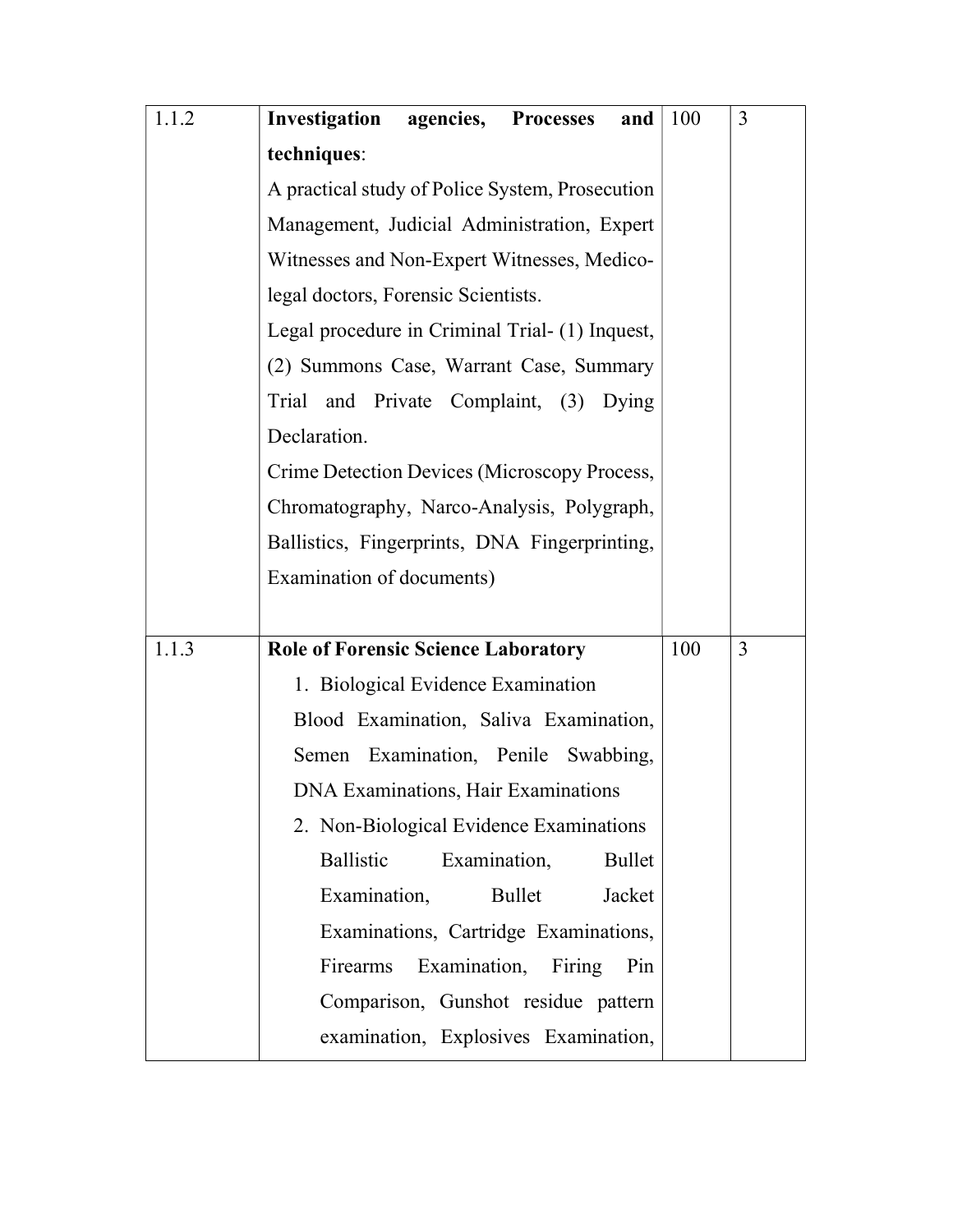|                      | Lubricant, metal, Paint, Photocopy        |     |   |
|----------------------|-------------------------------------------|-----|---|
|                      | examination etc.                          |     |   |
|                      | 3. Functions of Forensic Labs             |     |   |
|                      | 4. Units of Forensic Laboratory           |     |   |
|                      | Forensic Biology, Forensic Serology,      |     |   |
|                      | Ballistics Unit, Tool Makes Unit,         |     |   |
|                      | Anthropological Examination, Forensic     |     |   |
|                      | Entomology, Forensic<br>Geology,          |     |   |
|                      | Forensic Odontology, Toxicology Unit,     |     |   |
|                      | Fingerprint Unit, Arson Unit              |     |   |
|                      | Toxicology-                               |     |   |
|                      | 1. Toxicological analysis of blood, Semen |     |   |
|                      | and other biological fluids for evidence  |     |   |
|                      | 2. Examination of Poison, Alcohol &       |     |   |
|                      | Viscera                                   |     |   |
| <b>SEMESTER - II</b> |                                           |     |   |
| 1.2.4                | New Generation Crimes- Challenges to      | 100 | 3 |
|                      | <b>Investigation and Prosecution</b>      |     |   |
|                      | Collar crimes, Economic crimes,<br>White  |     |   |
|                      | Organised Crimes, Narco-Terrorism, Drug   |     |   |
|                      | trafficking, Cyber Crimes                 |     |   |
| 1.2.5                | <b>Medical Jurisprudence</b>              | 100 | 3 |
|                      | 1. Medical Evidence and Medical Witness,  |     |   |
|                      | 2. Legal and Ethical Aspects of Medical   |     |   |
|                      | Practice, Medical Negligence,             |     |   |
|                      |                                           |     |   |
|                      | 3. Medico- Legal Aspects of Death, Brain- |     |   |
|                      | stem Death and Transplantation of         |     |   |